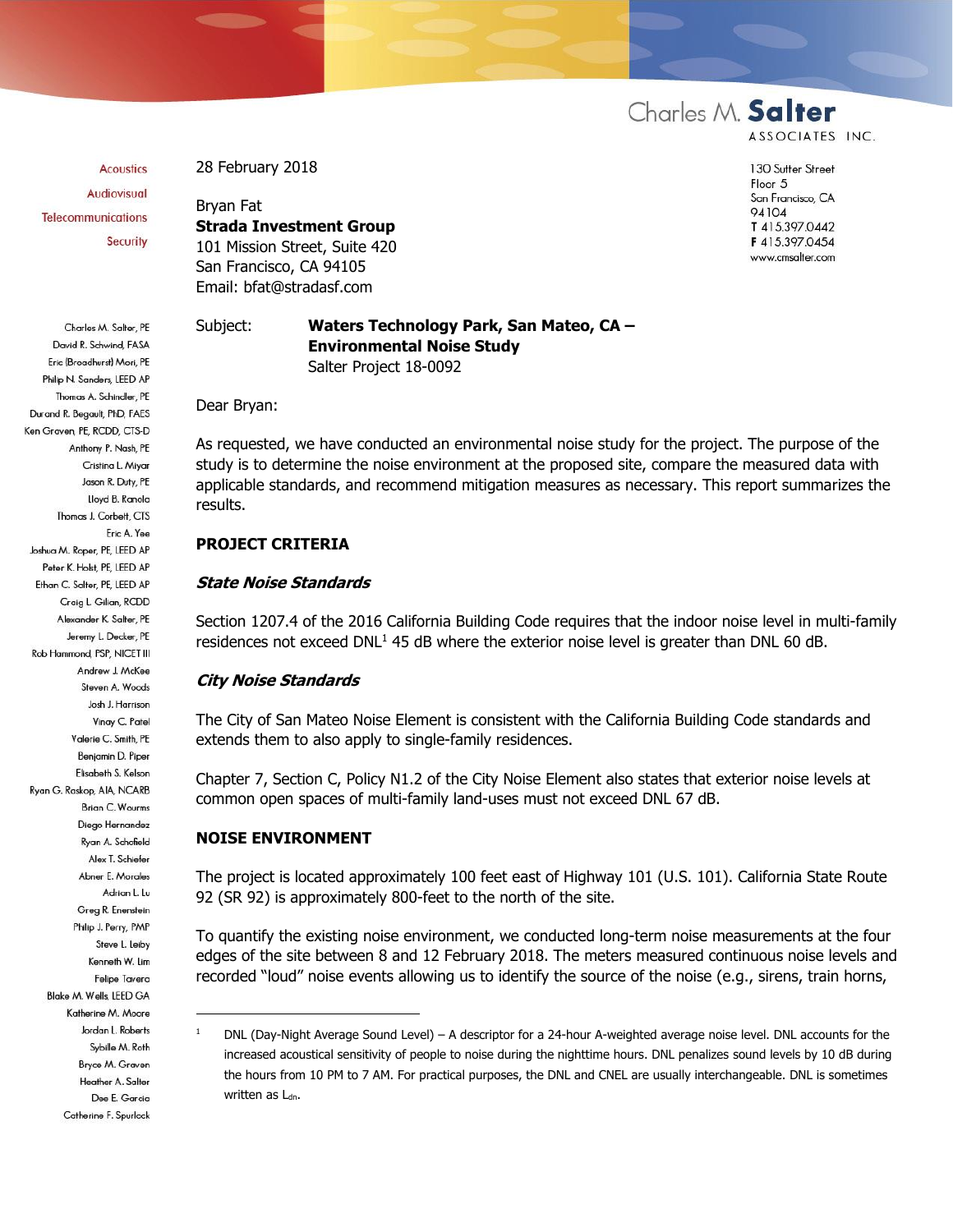Charles M. Salter

ASSOCIATES INC.

and plane flyovers). The meters were attached to trees and utility poles at an approximate height of 12 feet above grade. Figure 1 shows the measurement locations and measured DNL around the project site.

Based on our measured data, we calculated the expected DNL at the various facades and elevations. We do not yet have projected future traffic volumes for the roadways, so we have added one dB to the measured noise levels to account for future traffic increases<sup>2</sup>.

# **ANALYSIS AND RECOMMENDATIONS**

Using the 13 February 2018 drawings from Dahlin Group that show unit plans and elevations, we calculated the window and exterior door  $STC<sup>3</sup>$  ratings needed to meet the project criteria. Our calculations are based on the following assumptions:

- Bedrooms and studies will have carpet
- All other rooms will have hard-surfaced flooring
- Residential ceilings will be approximately nine feet high
- The highway noise barrier located south of the project site will be extended northward (at the same height) for the full length of the site along U.S. 101.

The recommended STC ratings are for full window assemblies (glass and frame) rather than just the glass itself. Tested sound-rated assemblies should be used.

For reference, typical construction-grade dual-pane windows achieve and STC rating of 28. One-inch glazing assemblies (two 1/4-inch thick panes with a 1/2-inch airspace) achieve an STC rating of 32. Where STC ratings above 33 are required, at least one pane will likely need to be laminated.

## **Interior Noise**

To meet the state's indoor DNL 45 dB criterion, it will be necessary for the facades to be sound-rated. The window and exterior door STC ratings will need to be as shown on Figures 2 and 3. Per the Code, sound-rated windows are only needed in "habitable" rooms. Therefore, bathrooms/powder rooms and garages do not require sound-rated windows.

Where sound-rated windows are needed, you should consider an alternative method of supplying fresh air (e.g., mechanical ventilation, z-ducts). This issue should be discussed with the project's mechanical engineer.

Acoustics Audiovisual **Telecommunications** Security

> 130 Sutter Street Floor 5 San Francisco, CA 94104 T415.397.0442 F4153970454 www.cmsalter.com

-

- <sup>2</sup> The California Department of Transportation assumes a traffic volume increase of three-percent per year, which corresponds to a one-dB increase in DNL over a ten-year period.
- $3$  STC (Sound Transmission Class) A single-number rating defined in ASTM E90 that quantifies the airborne sound insulating performance of a partition under laboratory conditions. Increasing STC ratings correspond to improved airborne sound insulation.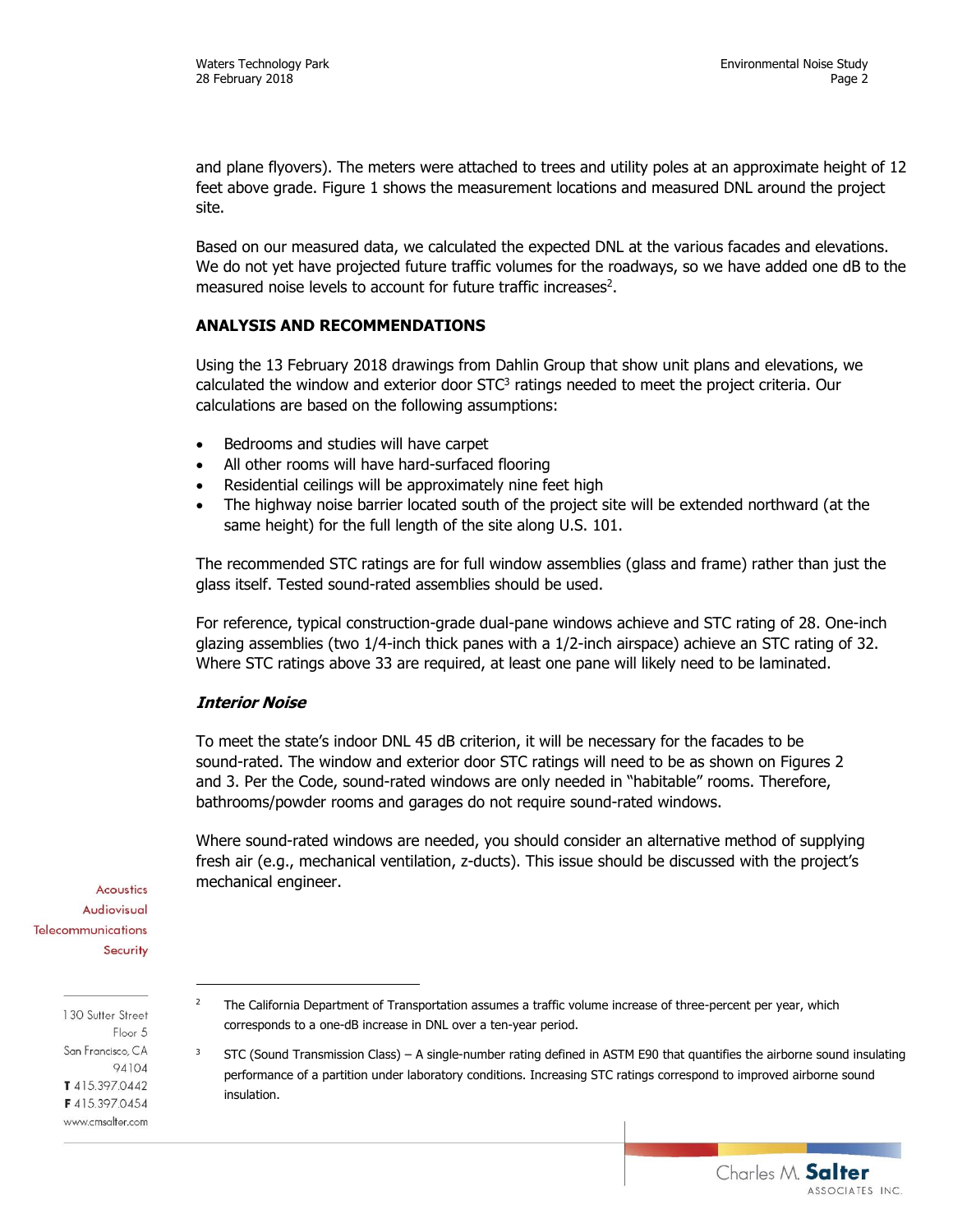# **Exterior Noise**

Our calculations indicate that with the extended highway noise barrier, noise levels in the ground level common outdoor use spaces will range from DNL 63 to 65 dB, meeting the City's maximum allowable DNL 67 dB noise criteria.

Noise levels at the common roof decks of the nine-unit block buildings (B-1 through B-6) are calculated to be DNL 63 to 67 dB, also meeting the City's noise criteria.

This concludes our environmental noise study for the Waters Technology Park project. If you have any questions, please give us a call. Sincerely,

 $\ast$   $\ast$   $\ast$ 

# **CHARLES M. SALTER ASSOCIATES, INC.**

Schpero

Jake Schpero **Benjamin** Piper Consultant **Principal Consultant** 

Acoustics Audiovisual Telecommunications Security

> 130 Sutter Street Floor 5 San Francisco, CA 94104 T415.397.0442 F415.397.0454 www.cmsalter.com

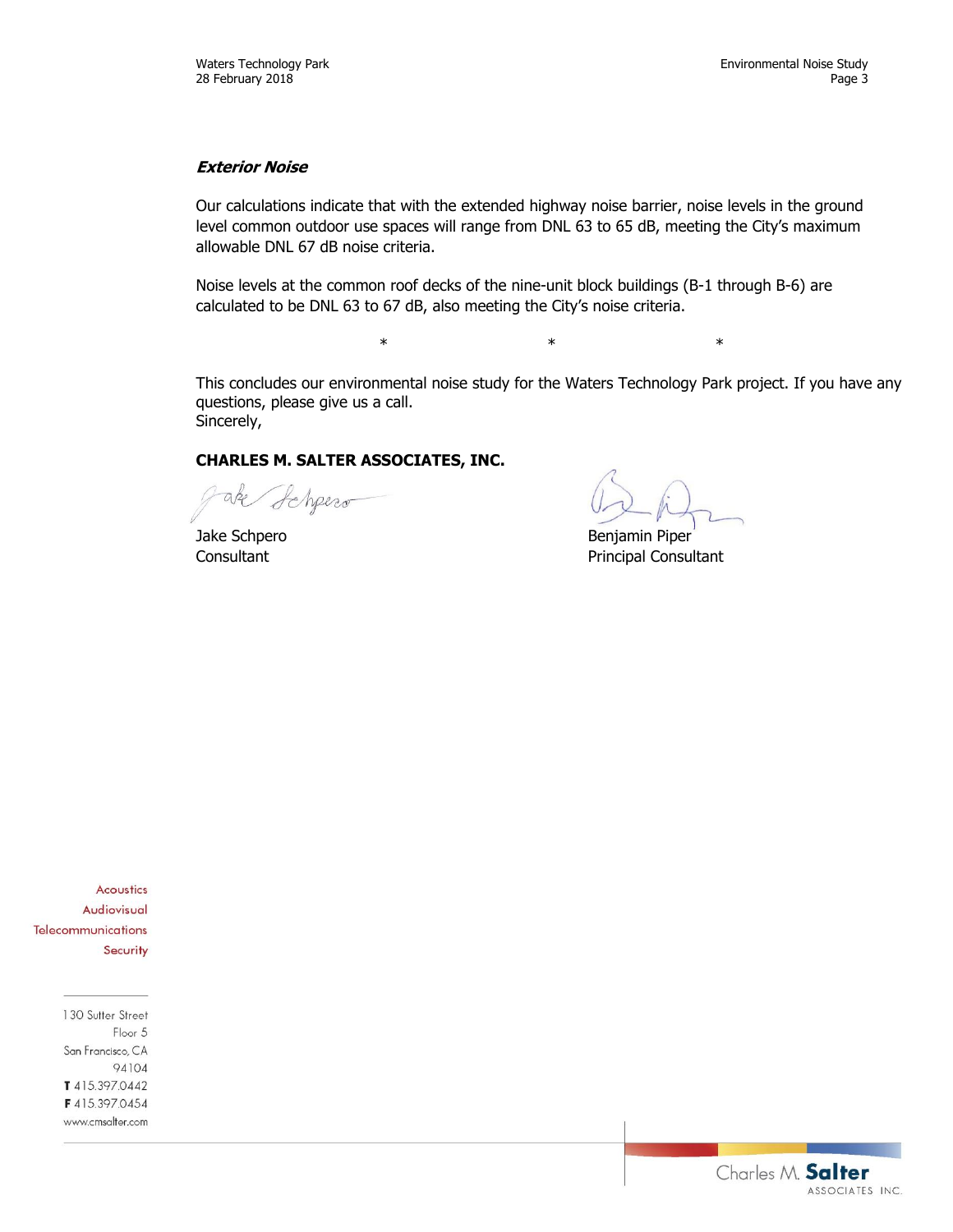

WATERS TECHNOLOGY PARK<br>MEASUREMENT LOCATIONS AND MEASURED<br>NOISE LEVELS

# **FIGURE**

Salter  $#$  $18 - 0092$ 

JMS/BDP 02.28.18

1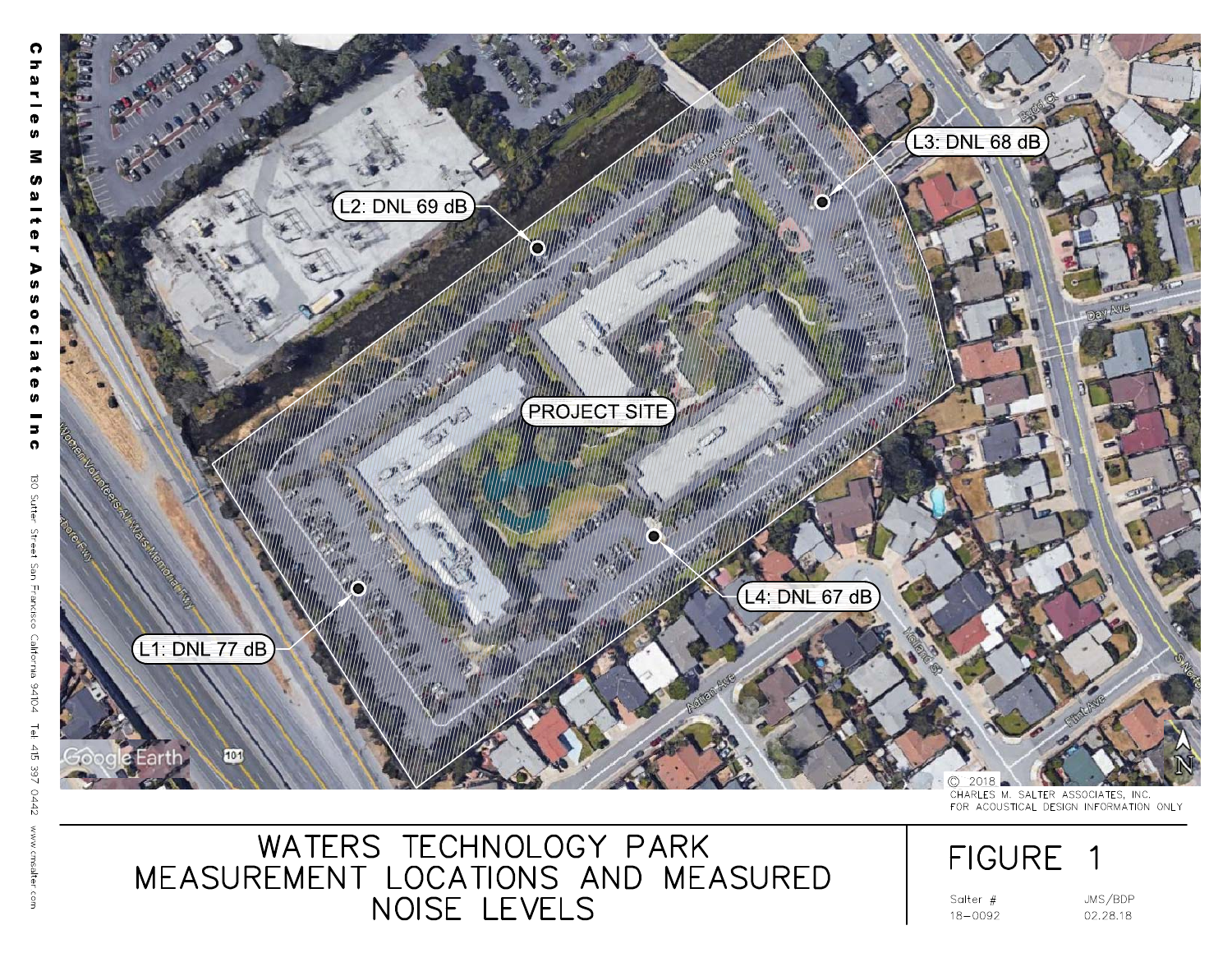

ဂ  $\overline{r}$  $\pmb{\omega}$ ч. ÷  $\bullet$ **U** Μ S  $\pmb{\omega}$  $\rightarrow$ Ø ۰ Þ **SD** w  $\bullet$ o m.  $\pmb{\omega}$  $\rightarrow$ Φ **SD**  $\blacksquare$  $\bullet$ 130 Sutter Street San Francisco California 94104 Tel: 415 397 0442